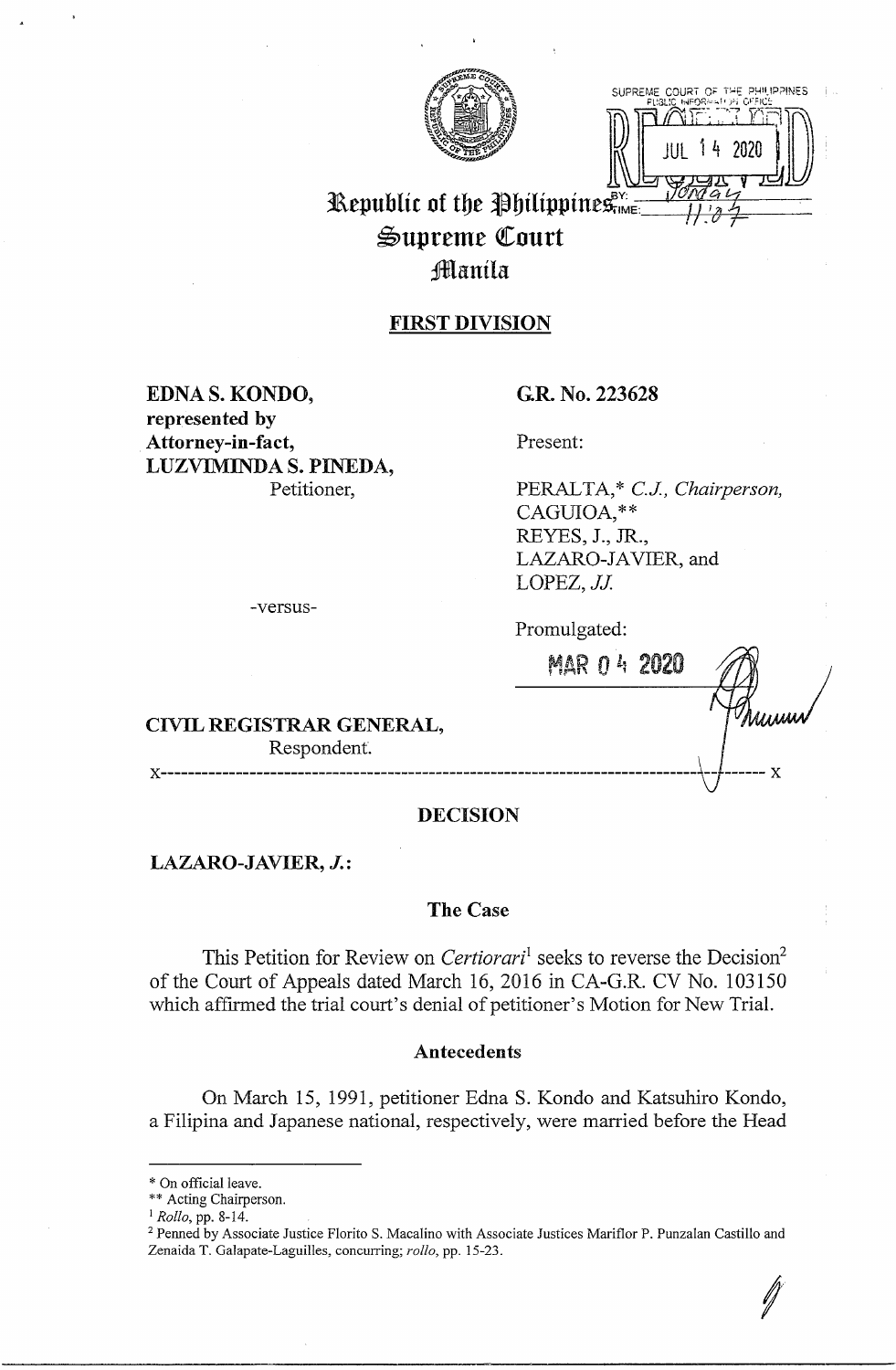*f* 

of Hirano Ward in Japan.<sup>3</sup> They registered their Marriage Certificate of even date with the National Statistics Office<sup>4</sup> in the Philippines. But on July 3, 2000, after around nine (9) years of marriage, they obtained a divorce by agreement in Japan for which they were issued a Report of Divorce.<sup>5</sup>

On November 7, 2012, Edna, through her sister and Attorney-in-Fact Luzviminda S. Pineda, filed a petition for judicial recognition of the divorce decree,<sup>6</sup> citing Article 26 (2) of the Family Code, *viz*:

#### **xxxx**

Where a marriage between a Filipino citizen and a foreigner is validly celebrated and a divorce is thereafter validly obtained abroad by the alien spouse capacitating him or her to remarry, the Filipino spouse shall have capacity to remarry under Philippine law.

Edna essentially alleged that the divorce capacitated Katsuhiro to remarry under Japanese laws. She sought formal recognition of the divorce decree and asked the trial court to direct the Civil Registrar to annotate the same in her Marriage Certificate. Docketed as Civil Case No. 12-128981, the case was raffled to the Regional Trial Court (RTC)-Branch 4, Manila.

In compliance with the trial court's order dated May 28, 2013, Edna duly established the trial court's jurisdiction over her petition<sup>7</sup> which was unopposed, except by the Republic of the Philippines through the Office of the Solicitor General (OSG). Trial on the merits ensued.

During the trial, Luzviminda testified <sup>8</sup> that in June 2000, Edna informed her that Katsuhiro will be divorcing her to marry a Japanese woman. She (Luzviminda) was able to confirm this with Katsuhiro himself.

Luzviminda presented, among others, the Report of Divorce and Katsuhiro's authenticated Family Register record, both with English translation, stating that he and Edna divorced by agreement on July 3, 2000. **She** offered the following exhibits in evidence: <sup>9</sup>

- "A" Petition for Judicial Recognition of Foreign Decree of Divorce
- "B" Order of the Court dated December 18, 2012
- "C" Copy of summons dated January 11, 2013

<sup>3</sup> Original Record, pp. 4-5, marked as Annex "A" and "A-1" (photocopies); Original copies in pp. 67-68. <sup>4</sup> Now Philippine Statistics Authority.

<sup>5</sup>Original Record, pp. 6-16, marked as Annex "B" to "B-7", photocopies of Report of Divorce dated July 3, 2000 in Japanese and in English translation.

<sup>6</sup>*Id* at 1-3.

<sup>7</sup>*Id.* at 39-44.

<sup>8</sup>*Id.* at 74-78.

<sup>&</sup>lt;sup>9</sup> Id. at 86-88; Formal Offer of Evidence.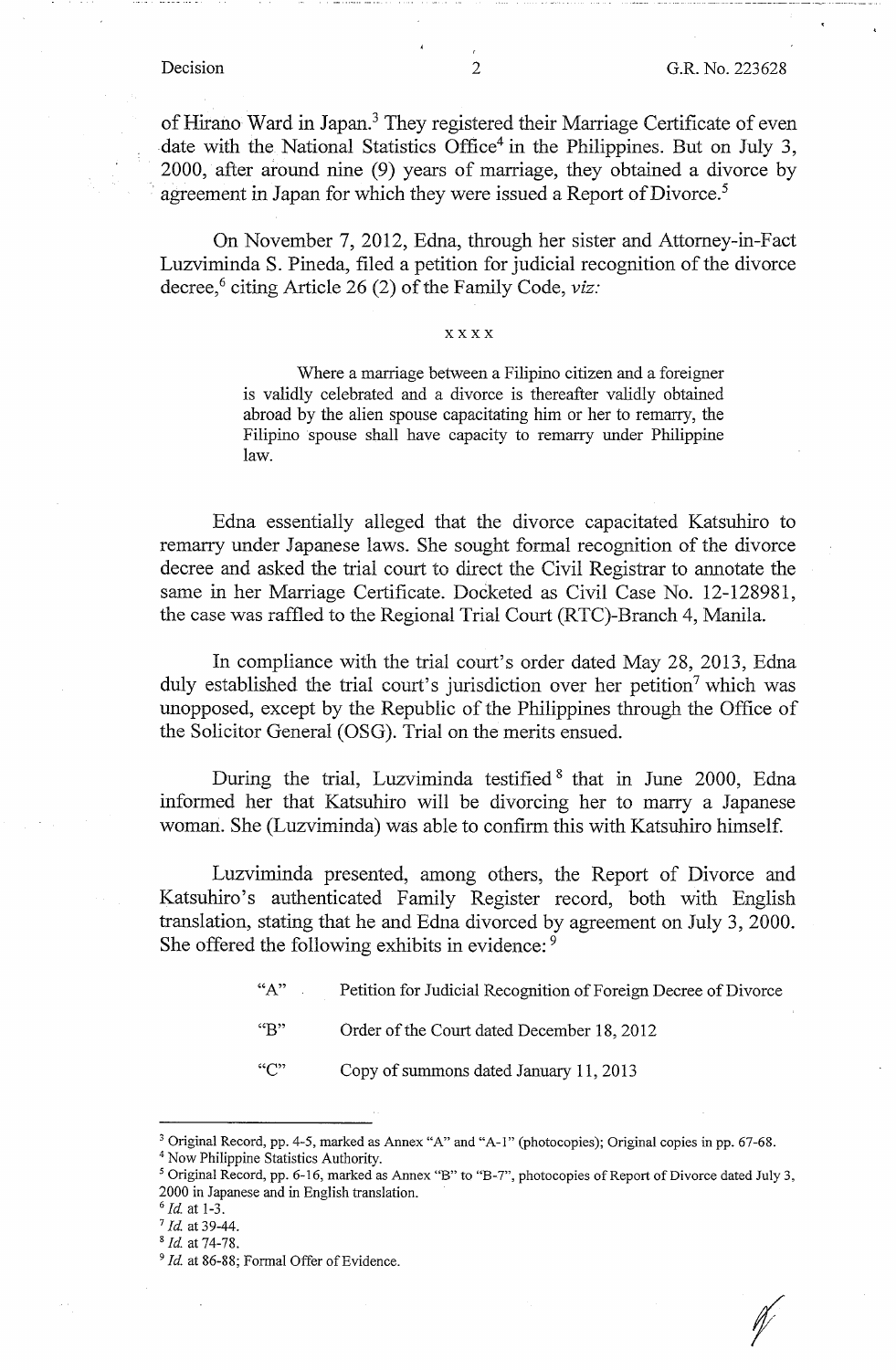Decision

| $\mathbf{C}$    | Compliance dated January 25, 2013                                                                                              |
|-----------------|--------------------------------------------------------------------------------------------------------------------------------|
| "E to $E$ -1-A" | Copy of Affidavit of Publication dated January 25, 2013; Copy<br>of Police Files Tonite newspaper issue dated January 24, 2013 |
| "F to $F-4$ "   | Authenticated Special Power of Attorney dated July 2, 2012                                                                     |
| "G to G-1"      | Authenticated Report of Divorce in Japanese Language                                                                           |
| "H to $H-1$ "   | English translation of the Report of Divorce                                                                                   |
| "I to $I-4$ "   | Authenticated Original copy of the Family Register of<br>Katsuhiro                                                             |
| "I to $J-1$ "   | Authenticated copy of marriage certificate of petitioner and<br>Katsuhiro                                                      |
| "K to $K-4$ "   | Judicial Affidavit of Luzviminda S. Pineda                                                                                     |

Luzviminda withdrew her offer though to present additional evidence, including an authenticated English translation of Articles 763 to 769 of the Japanese Civil Code on divorce by agreement. 10 By Order dated December 3, 2013, the trial court allowed the reception of additional evidence, citing no objection on the part of the State.<sup>11</sup> On the other hand, the Republic did not present its own evidence. Thus, the case was submitted for decision.

#### **The Trial Court's Ruling**

*viz:*  By Decision<sup>12</sup> dated April 10, 2014, the trial court denied the petition,

> WHEREFORE, premises considered, the relief sought by the petitioner is DENIED. The above-captioned petition is DISMISSED.

> Following Section 9 Rule 13 of the Rules of Court and considering publication was required by this court in is Order dated December 18, 2012, counsel for petitioner is directed to cause the publication of this Decision in a newspaper of general circulation once within a period of fifteen (15) days from receipt of this Decision.

> Let copy of this Decision be sent to petitioner as well as to her counsel for their information and guidance.

> > SO ORDERED.

<sup>&</sup>lt;sup>10</sup> *Id.* at 100-105. Exhibits "L" to "L-5".

<sup>&</sup>lt;sup>11</sup> *Id.* at 97.<br><sup>12</sup> Penned by Presiding Judge Jose Lorenzo R. Dela Rosa; CA *rollo*, pp. 16-17; Original Record pp. 108-109.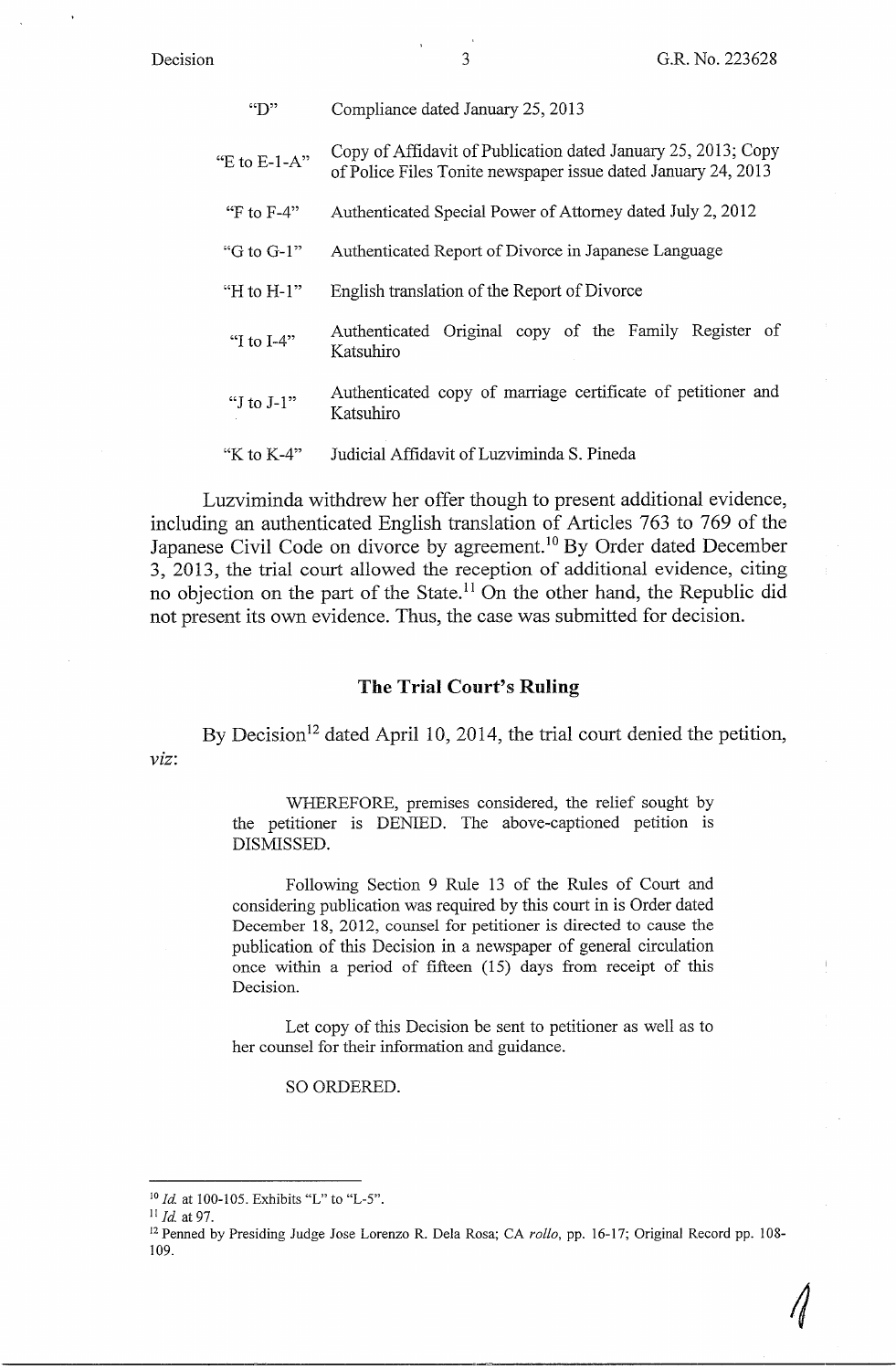*4* 

It noted that under Article 26 (2) of the Family Code, the foreign divorce should have been obtained by the alien spouse, not by mutual agreement, as here. More, the provisions of the Japanese Civil Code, as presented to the trial court, did not show that Katsuhiro was allowed to remarry upon obtaining a divorce.

On May 20, 2014, Edna filed a Motion for New Trial,<sup>13</sup> alleging she had newly discovered evidence which could alter the result of the case  $-$  a copy of Katsuhiro's Report of Divorce, allegedly indicating that he had already married a certain Tsukiko Umegaki. She requested for thirty (30) days to secure a duly authenticated English copy of the document to prove its contents.

She emphasized that an absurd situation would occur if the trial court would not admit the second Report of Divorce to prove Katsuhiro's second marriage. For she would still be deemed married to Katsuhiro even though he had already remarried on May 30, 2001.

By Resolution<sup>14</sup> dated June 30, 2014, the RTC denied Edna's Motion for New Trial for failure to file an Affidavit of Merit, as required under Rule 37, Section 2 of the Rules of Court.<sup>15</sup> Further, the Report of Divorce was not sufficient to establish that Katsuhiro contracted a subsequent marriage, unauthenticated as it was. Her failure to present a duly authenticated copy during trial was by no means excusable.

As for the applicability of Article 26 (2) of the Family Code, the trial court ruled that Edna's divorce from Katsuhiro was by mere agreement and, therefore, beyond the coverage of the provision, which requires the divorce to have been obtained by the foreign spouse.

# **Proceedings before the Court of Appeals**

Aggrieved, Edna assailed the trial court's Resolution<sup>16</sup> dated June 30, 2014 before the Court of Appeals. In her *Brief*,<sup>17</sup> she faulted the trial court for (1) not allowing her to introduce evidence to prove Katsuhiro's subsequent marriage and (2) finding that Article 26 (2) of the Family Code was inapplicable simply because the divorce was obtained by mutual agreement.

<sup>&</sup>lt;sup>13</sup> Original Record, pp. 112-115.<br><sup>14</sup> CA *rollo*, p. 24.<br><sup>15</sup>Contents of motion for new trial or reconsideration and notice thereof. — The motion shall be made in writing stating the ground or grounds therefor, a written notice of which shall be served by the movant on the adverse party.

A motion for new trial shall be proved in the manner provided for proof of motion. A motion for the cause mentioned in paragraph (a) of the preceding section **shall be supported by affidavits of merits** which may be rebutted by affidavits. A motion for the cause mentioned in paragraph (b) shall be supported by affidavits of the witnesses by whom such evidence is expected to be given, or by duly authenticated documents which are proposed to be introduced in evidence. (Emphasis supplied)

<sup>16</sup> CA *rollo,* **p.** 7; Notice of Appeal. 17 *Id* at 19-23; Appellant's Brief.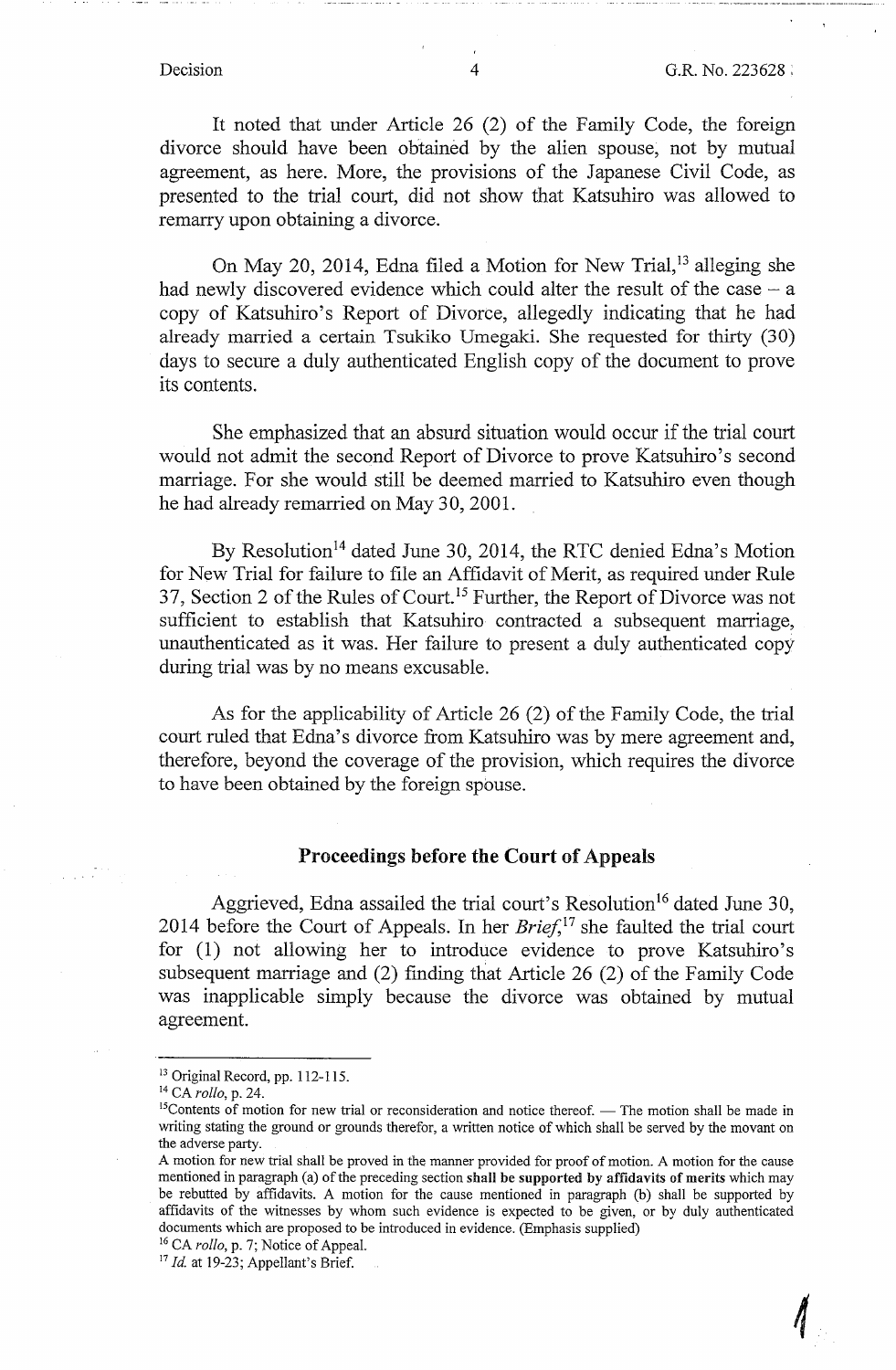$\gamma$ 

Meanwhile, the OSG through Assistant Solicitor General Eric Remegio 0. Panga and Senior State Solicitor Maricar S.A. Prudon-Sison defended the trial court's ruling.<sup>18</sup> It argued that the second Report of Divorce cannot be considered "newly discovered" and the evidence on record was not sufficient to warrant the grant of Edna's petition.

### **The Court of Appeals' Ruling**

Through its Decision<sup>19</sup> dated March 16, 2016, the Court of Appeals affirmed. It emphasized that Rule 37, Section 2 (2) of the Rules of Court required supporting evidence by way of affidavits of witnesses or duly authenticated documents. But Edna appended a mere photocopy of Katsuhiro's records and asked for relaxation of technical rules.

Too, the Court of Appeals did not consider the second Report of Divorce as newly discovered evidence as Edna could have easily presented it during the trial. Despite the trial court's earlier Order dated December 3, 2013 allowing Edna to present additional evidence, she still failed to adduce the necessary documents in support of her case.

Be that as it may, it disagreed with the trial court's ruling on the supposed inapplicability of Article 26 (2) of the Family Code, citing the rationale behind the law  $-$  it is a corrective measure to prevent the anomalous situation where the foreign spouse is free to contract a subsequent marriage while the Filipino spouse cannot do so.

### **The.Present Appeal**

Petitioner now seeks affirmative relief from the Court for the disposition of the Court of Appeals to be reversed and the case remanded to the trial court.<sup>20</sup> She, too, begs the indulgence of the Court to allow her to present additional evidence to establish her case.

Petitioner admits to lapses on her part due to logistical and financial difficulties. She claims that although the divorce and remarriage took place in 2000 and 2001, respectively, it was only in November 2012 when she secured the adequate financial capacity to institute the petition before the trial court. Hence, the delayed acquisition and presentation of documentary evidence.

In its Comment, $^{21}$  the OSG maintains that the appeal does not raise a question of law. More, the Court of Appeals was correct in affirming the

<sup>&</sup>lt;sup>18</sup> *Id.* at 44-62; Brief for the Appellee.<br><sup>19</sup> *Id.* at 70-78; Penned by Associate Justice Florito S. Macalino with Associate Justices Mariflor P. Punzalan Castillo and Zenaida T. Galapate-Laguilles, concurring. 20 *Rollo,* pp. 8-14. 21 *ld.* at 31-43.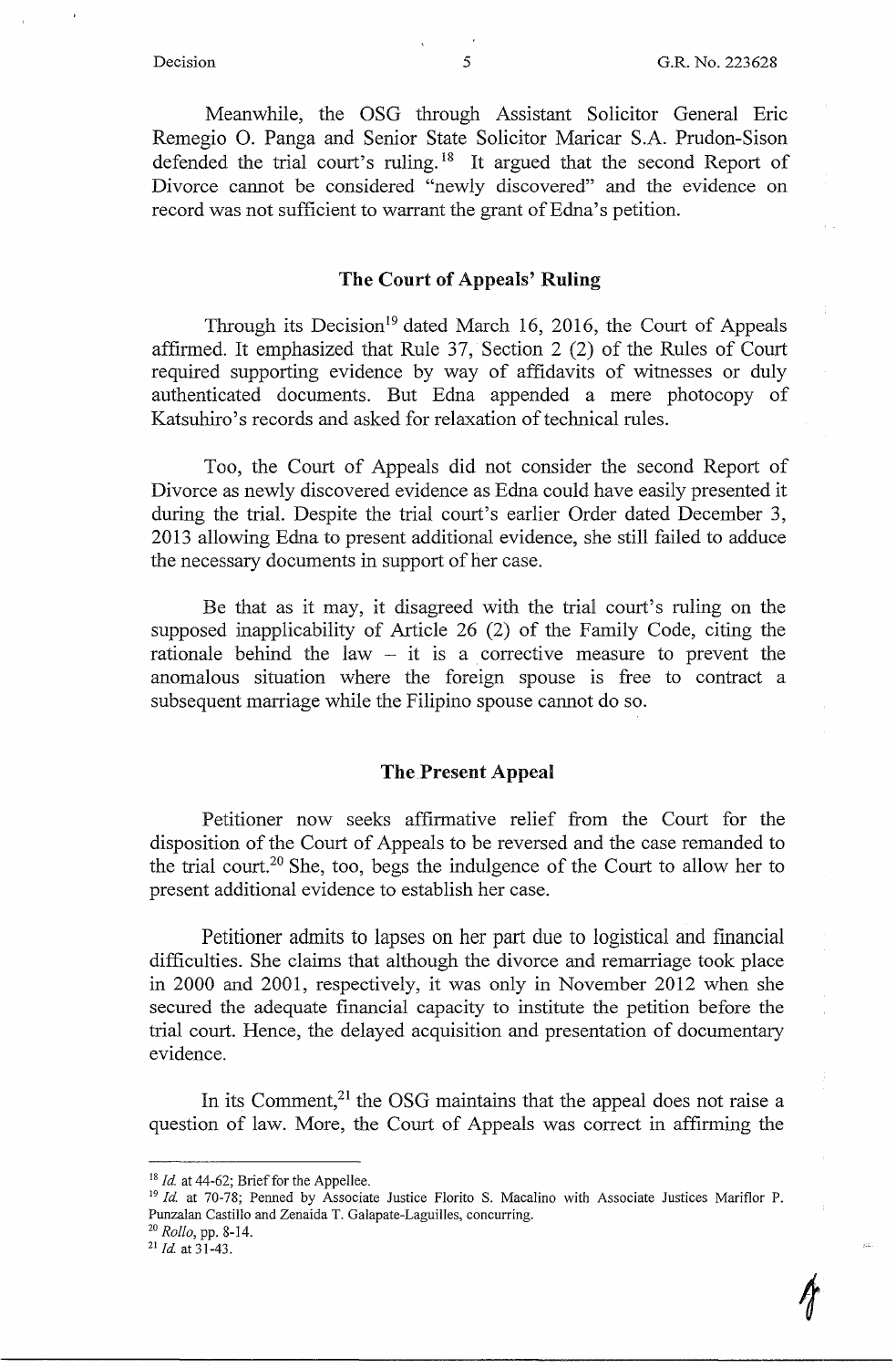denial of Edna's Motion for New Trial as the second Report of Divorce was not newly discovered evidence within the contemplation of the Rules of Court.

Although it agrees with the rulings of the courts below, the OSG submits to the Court's sound discretion on the possibility of relaxing the rules, considering Edna's predicament. Further, the denial of a petition for recognition of foreign judgment pertaining to a person's status is never barred by *res judicata.* Thus, the rulings below would simply force Edna to refile the petition, clogging the trial court's docket and wasting the time of both parties.

#### **Issue**

Should the case be remanded to the trial court for reception of additional evidence?

### **Ruling**

We grant the petition.

Rule 37, Section 1 of the Rules of Court sets forth the grounds for a motion for new trial, *viz:* 

> Section 1. Grounds of and period for filing motion for new trial or reconsideration. — Within the period for taking an appeal, the aggrieved party may move the trial court to set aside the judgment or final order and grant a new trial for one or more of the following causes materially affecting the substantial rights of said party:

(a) Fraud, accident, mistake or excusable negligence which ordinary prudence could not have guarded against and by reason of which such aggrieved party has probably been impaired in his rights; or

### **(b) Newly discovered evidence, which he could not, with reasonable diligence, have discovered and produced at the**  trial, and which if presented would probably alter the result.

Within the same period, the aggrieved party may also move for reconsideration upon the grounds that the damages awarded are excessive, that the evidence is insufficient to justify the decision or final order, or that the decision or final order is contrary to law. (1a) (Emphasis supplied)

For the court to grant a new trial on ground of newly discovered evidence, the following requirements must be met:  $(1)$  the evidence was discovered after trial; (2) such evidence could not have been discovered and produced at the trial even with the exercise of reasonable diligence; (3) it is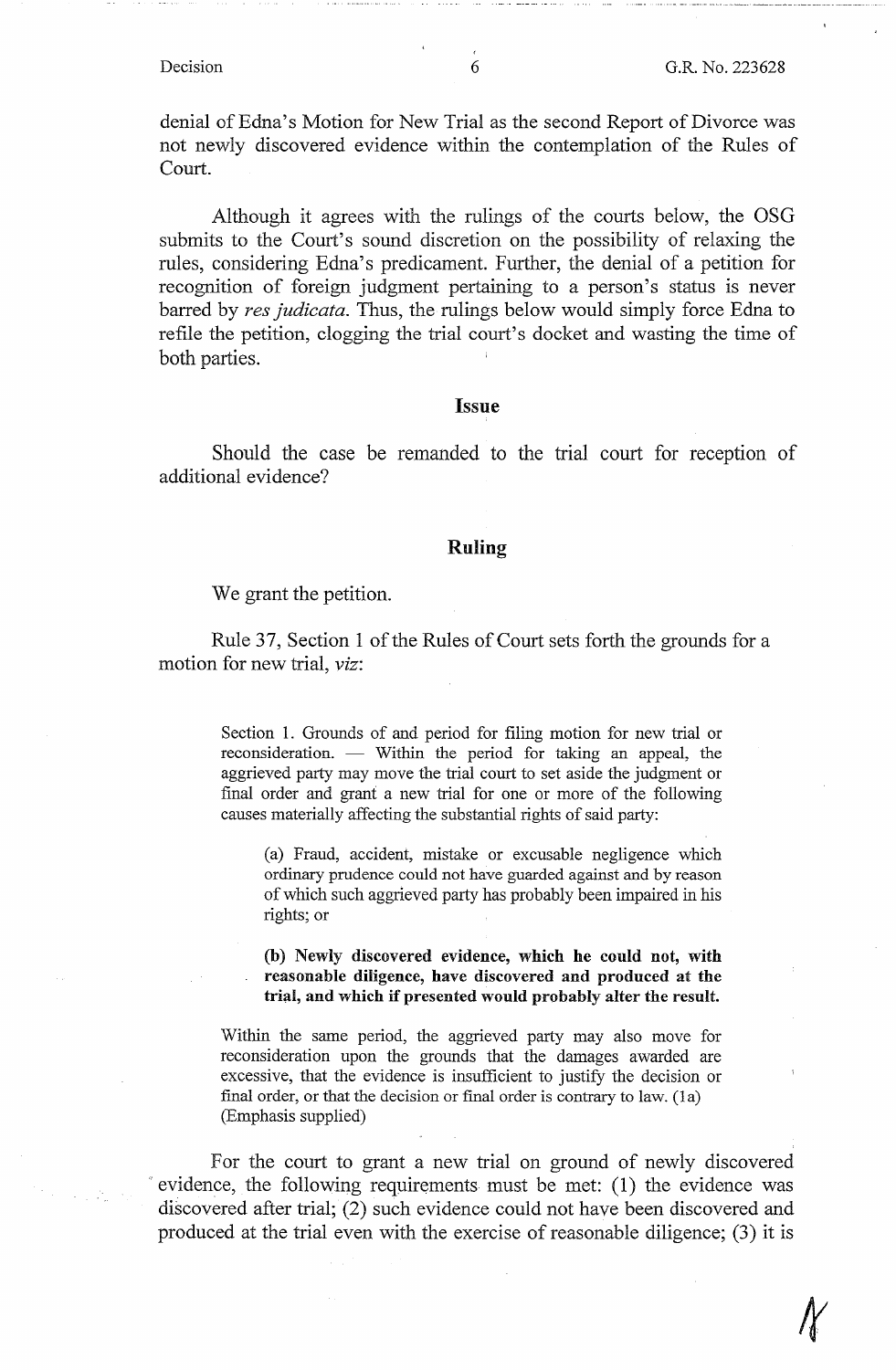material, not merely cumulative, corroborative, or impeaching; and (4) the evidence is of such weight that it would probably change the judgment if admitted. If the alleged newly discovered evidence could have been presented during the trial with the exercise of reasonable diligence, it cannot be considered newly discovered.<sup>22</sup>

We find the first and second requirements sorely missing.

Here, Edna herself did not deny, as she in fact admitted that the second Divorce Report was already existing during the proceedings below. To be sure, Katsuhiro allegedly married Tsukiko as early as May 30, 2001. If this were true, she should have promptly secured and presented a copy of the document during the trial. The Divorce Report could not therefore be deemed as newly discovered evidence. More so, since the trial court gave her an additional opportunity to present evidence through its Order dated December 3, 2013, but she still failed to present the second Divorce Report.

Be that as it may, what is at stake is not merely Edna's status, but also her actual marital and family life. In fact, Edna addressed a handwritten letter,<sup>23</sup> dated April 22, 2017, to this Court stating she had been anxiously worried for years about the possible repercussions that Philippine laws may have on her because she, too, had remarried in Japan in November 2014. Considering the recent jurisprudence on mixed marriages under Article 26 of the Family Code, the trial court should have been more circumspect in strictly adhering to procedural rules. For these rules are meant to facilitate administration of fairness and may be relaxed when a rigid application hinders substantial justice.<sup>24</sup>

The landmark case of *Republic v. Manalo25* is instructive. Respondent therein offered the following in evidence: 1) Decision of the Japanese Court allowing the divorce; 2) the Authentication/Certificate issued by the Philippine Consulate General in Osaka, Japan of the Decree of Divorce; and 3) Acceptance of Certificate of Divorce by Petitioner and the Japanese national. The Court found though that the Japanese law on divorce was not duly established. It noted, nonetheless, that the existence of the divorce decree was not denied, jurisdiction of the divorce court was not impeached, nor the validity of the foreign proceedings challenged. Thus, the Court exercised liberality and remanded the case for further proceedings, specifically for reception of evidence to prove the relevant Japanese law.

In *Racho v. Tanaka*<sup>26</sup> therein petitioner was divorced by her Japanese husband. She obtained an authenticated Divorce Certificate from the Japanese embassy which the trial court deemed insufficient to prove the

<sup>22</sup>*Ybiernas, et al. v. Tanco-Gabaldon, et al.,* 665 Phil. 297, 311 (2011), citing *Brig. Gen. Custodio v.* 

*Sandiganbayan,* 493 Phil. 194, 203-204 (2005). 23 *Rollo,* p. 59. 24 *City of Dagupan v. Maramba,* 738 Phil. 71, 87 (2014), citing *Samala v. Court of Appeals,* 416 Phil. 1 (2001).

<sup>&</sup>lt;sup>25</sup> G.R. No. 221029, April 24, 2018 [Per (now Chief Justice) Peralta, En Banc].<br><sup>26</sup> G.R. No. 199515, June 25, 2018.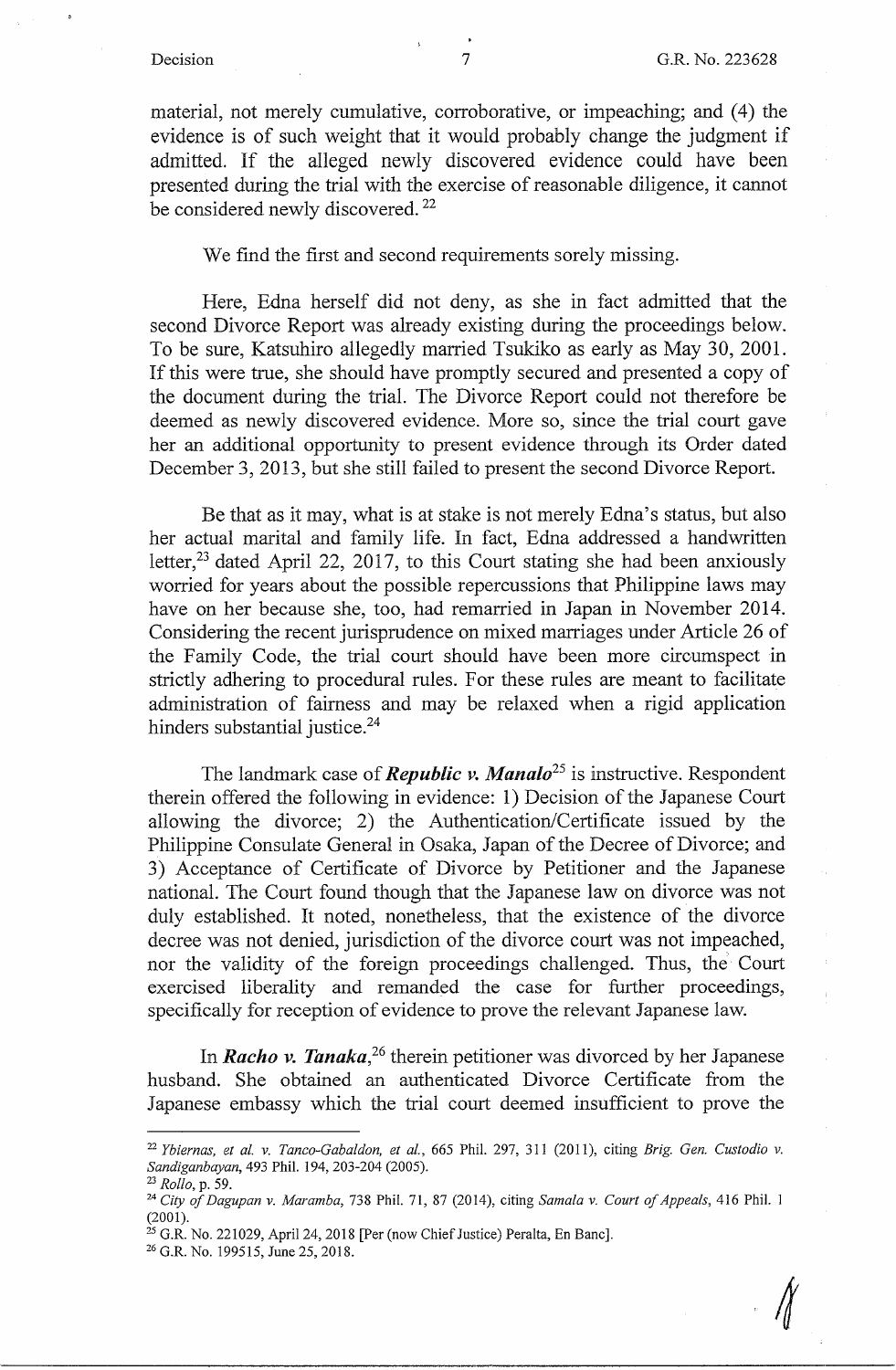divorce decree. The Court, nonetheless, ruled that the Filipino spouse may be granted the capacity to remarry once it is proven that the foreign divorce was validly obtained and that the foreign spouse's national law considers the dissolution of the marital relationship to be absolute. For it would be unjust to insist, as the OSG did, that petitioner should still be considered married to her foreign husband. The Court noted that justice would not have been served if petitioner was discriminated against by her own country's law.

In the recent case of *Moraña v. Republic of the Philippines*<sup>27</sup>, therein petitioner offered mere printouts of pertinent portions of the Japanese law on divorce and its English translation from a website, sans any proof of its correctness. The lower courts denied her action for recognition of divorce report because she did not present an authenticated Divorce Certificate issued by the Japanese government. The Court acknowledged that petitioner duly proved the fact of divorce but failed to prove the Japanese law on divorce. Relying on *Racho*<sup>28</sup> and *Manalo*,<sup>29</sup> the Court nonetheless relaxed procedural requirements and granted the petition. It likewise remanded the case to the trial court for presentation of the pertinent Japanese law on divorce for a new decision on the merits.

In *Garcia v. Recio,***<sup>30</sup>**the Court could not determine if respondent, a naturalized Australian citizen, was legally recapacitated to remarry despite the evidence already offered which included: Family Law Act 1975 Decree Nisi of Dissolution of Marriage in the Family Court of Australia; Decree Nisi of Dissolution of Marriage in the Family Court of Australia; and Decree Nisi of Dissolution of Marriage in the Family Court of Australia Certificate, among others. Hence, the Court remanded the case to the trial court to receive evidence to show respondent's legal capacity to remarry.

Indeed, the Court has time and again granted liberality in cases involving the recognition of foreign decrees to Filipinos in mixed marriages and free them from a marriage in which they are the sole remaining party. In the aforementioned cases, the Court has emphasized that procedural rules are designed to secure and not override substantial justice, especially here where what is involved is a matter affecting lives of families.

The Court sees no reason why the same treatment should not be applied here. Consider:

**First.** Edna presented an Authenticated Report of Divorce in Japanese Language; an English translation of the Report of Divorce; and an Authenticated Original copy of the Family Register of Katsuhiro. Too, she actively participated throughout the proceedings through her sister and attorney-in-fact, Luzviminda, despite financial and logistical constraints. She

<sup>&</sup>lt;sup>27</sup> G.R. No. 227605, December 5, 2019.<br><sup>28</sup> G.R. No. 199515, June 25, 2018.<br><sup>29</sup> G.R. No. 221029, April 24, 2018.<br><sup>30</sup> 418 Phil. 723, 738-739 (2001).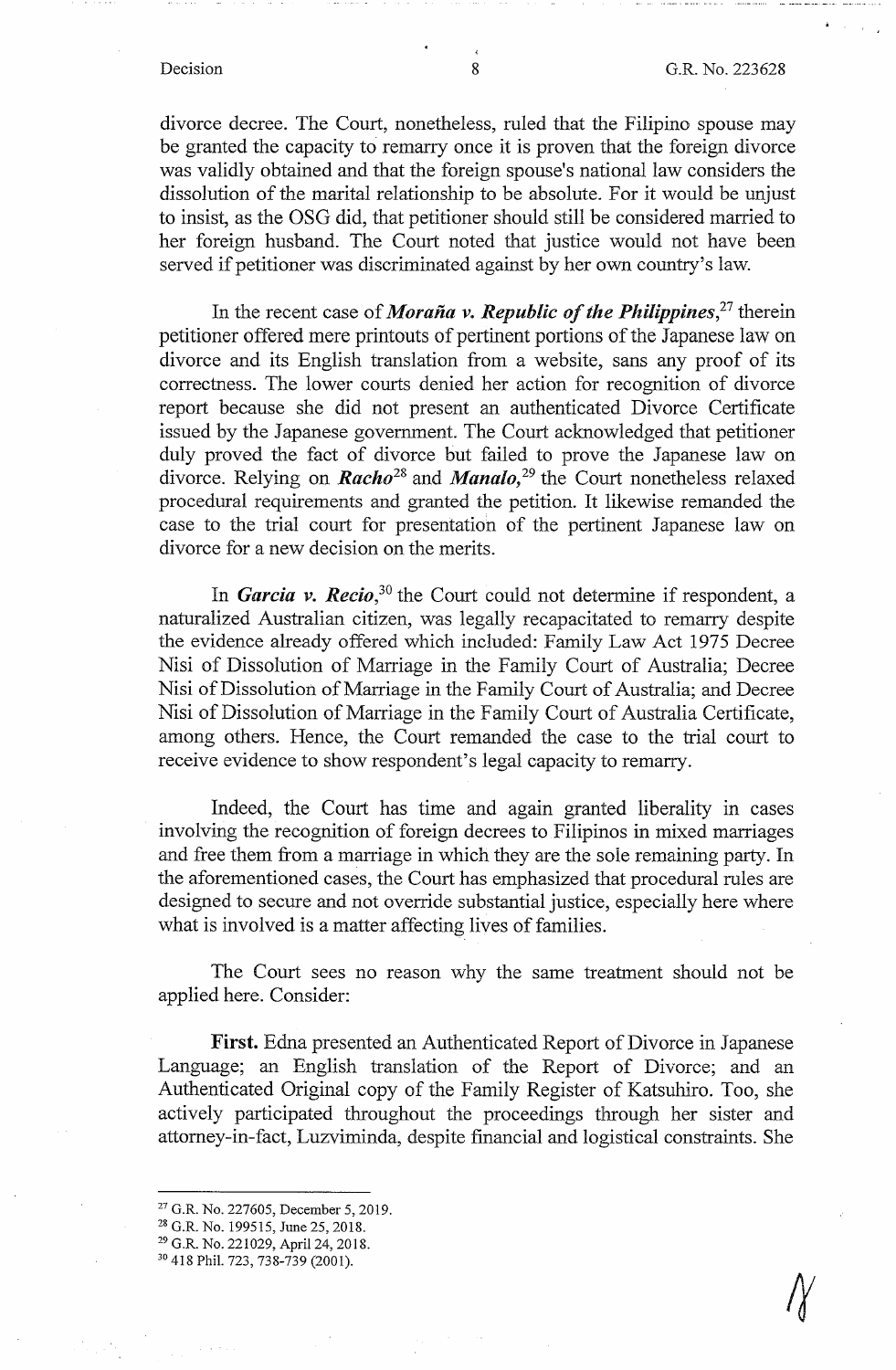also showed willingness to provide the final document the trial court needed to prove Katsuhiro's capacity to remarry.

**Second.** As the OSG noted, the present case concerns Edna's status. Hence, *res judicata* shall not apply and Edna could simply refile the case if dismissed. This process though would be a waste of time and resources, not just for both parties, but the trial court as well. 31 In *RCBC v. Magwin Marketing Corp.*,<sup>32</sup> the Court surmised that there was no substantial policy upheld had it simply dismissed the case and required petitioner to pay the docket fees again, file the same pleadings as it did in the proceedings with the trial court, and repeat the belabored process. This reenactment would have been a waste of judicial time, capital, and energy.

**Third.** In its Comment, the OSG did not object to Edna's prayer to have the case remanded, *viz:* 

> Hence, the OSG interposes no objection if this Honorable Court remands this case to the trial court and allows petitioner to present evidence to prove her case bearing in mind that only this High Court can relax its own rules for compassionate justice.

**Finally.** The present case stands on meritorious grounds, as petitioner had actually presented certified documents establishing the fact of divorce and relaxation of the rules will not prejudice the State.<sup>33</sup>

Verily, a relaxation of procedural rules is in order.

**ACCORDINGLY,** the petition is **GRANTED.** The Decision of the Court of Appeals dated March 16, 2016 in CA-G.R. CV No. 103150 is **REVERSED** and **SET ASIDE.** The case is **REMANDED** to the Regional Trial Court - Branch 4, Manila for presentation in evidence of the pertinent Japanese law on divorce and the document proving Katsuhiro was recapacitated to marry.

#### **SO ORDERED.**

**AM L~JZ~O-JAVIER ssociate Justice** 

<sup>&</sup>lt;sup>31</sup> Sps. Chan v. Regional Trial Court of Zamboanga del Norte, 471 Phil. 822, 832-833 (2004).<br><sup>32</sup> 450 Phil. 720, 734 (2003).<br><sup>33</sup> See *Barnes v. Hon. Quijano Padilla*, 482 Phil. 903,915 (2004).